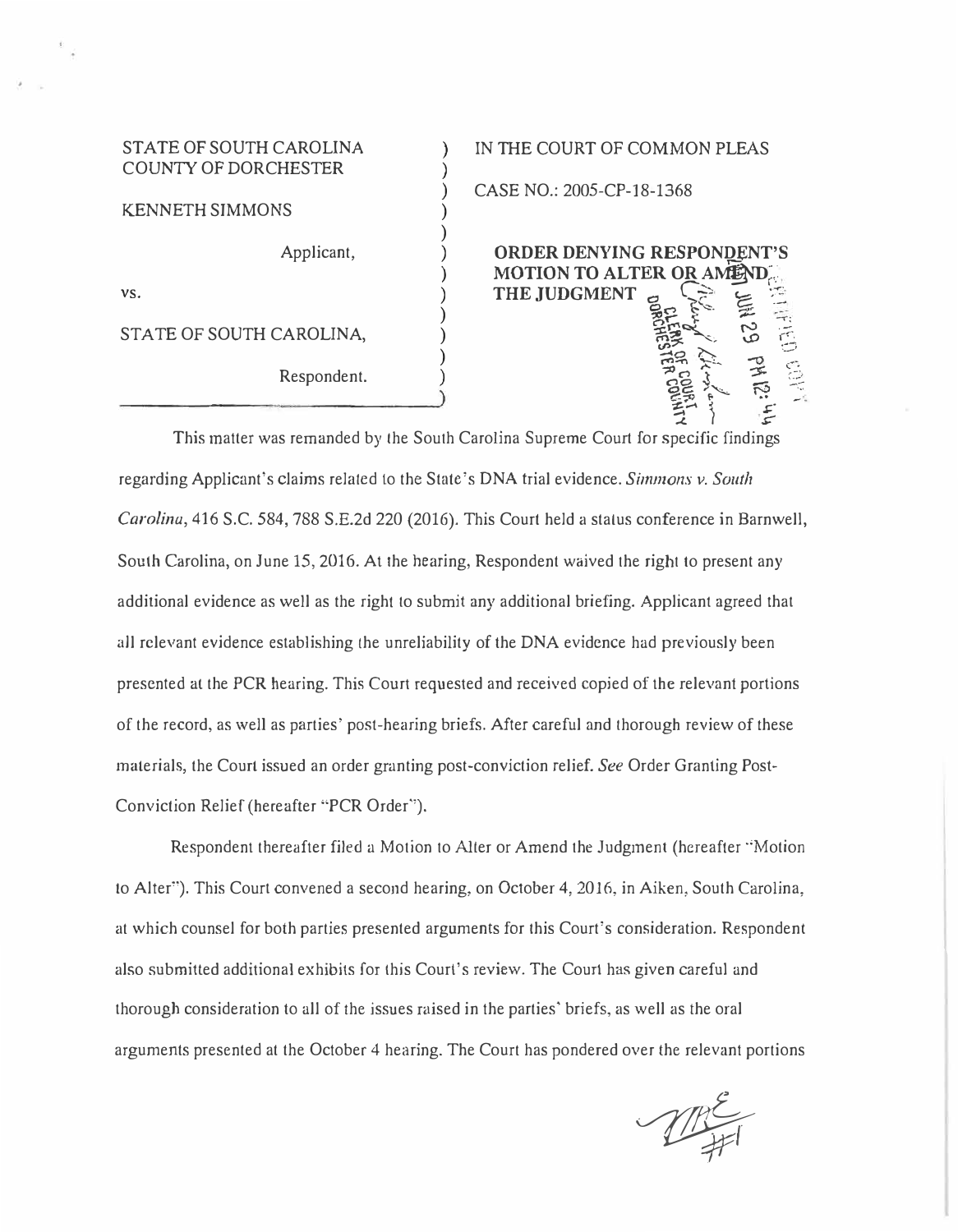of the transcripts and exhibits, reviewed and thoroughly considered the transcripts of the Applicant's statements, and analyzed the law applicable to this matter. The Court is still of the opinion that the presentation of DNA evidence at the Applicant's trial was so tainted that he was severely deprived of his due process rights. Thus, I respectfully deny the Motion to Alter.

The misrepresentation of the strength of the DNA evidence to the jury by the state was so overwhelming that it, in my opinion, deprived the applicant of his due process rights to such an extent that cannot be ignored, notwithstanding the Applicant's confession. The State relied on a chart presented to the jury that contained false information regarding the DNA samples. The Solicitor utilized the chart to emphasize his own incorrect claims about the DNA evidence during closing arguments. The State basically argued that it was impossible for the DNA to have come from anyone other than the Applicant, which is false.

Laura Crane's trial testimony was supported by a chart that contained false information. During her PCR deposition, Ms. Crane admitted the test results, upon closer review, were inconclusive and had no evidentiary value in identifying the Applicant. The presentation of the DNA evidence at trial was confusing, misleading, and inaccurate, which resulted in a complete denial of the Applicant's due process rights.

In this Court's PCR Order, a detailed list of the Applicant's due process violations were fully set out concerning the DNA evidence. Nothing new has been presented in support of this motion, nor have any of the facts changed which would justify the granting of the Respondent's motion.

This Court has considered the statement(s) made by the Applicant during various stages of the proceedings. The Court would have to be clairvoyant to make findings as to what effect the statement(s) had on the jury in reaching their verdict. The Respondent argued, in support of

THE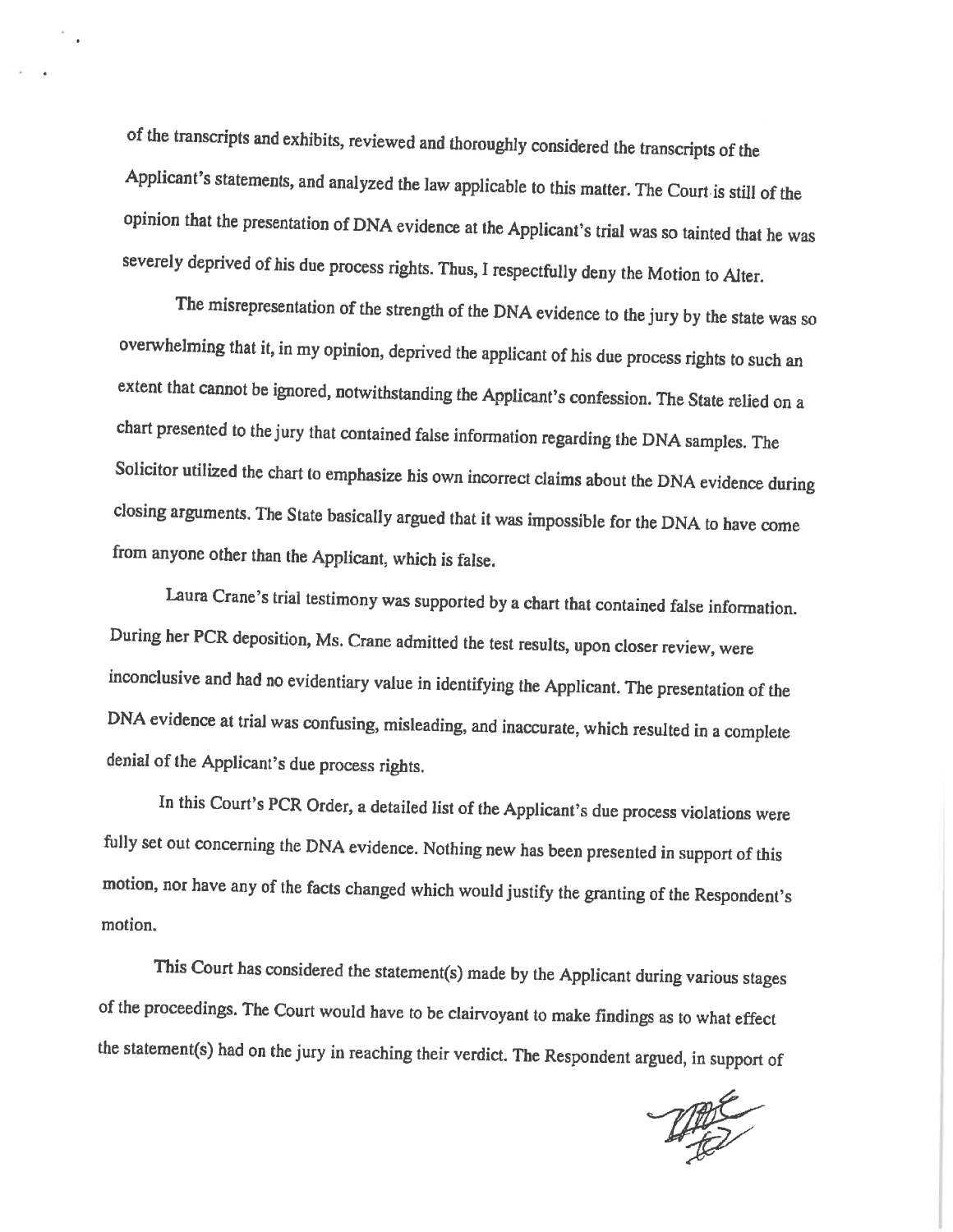their motion, the details supported by investigation and knowledge, the lack of police coercion, and the affirmance of guilt, both made pre-trial and during trial make the statement(s) reliable and truthful. The Applicant contends the confession was extracted by the police from him, an intellectually disabled man, after multiple non-recorded interrogations, and that he had falsely confessed to other crimes before confessing to the murder. When determining what weight, if any, the jury gave to this evidence, whether the presentation of the DNA evidence was cumulative to the statement(s), whether they made their decision solely on the confession, or solely on DNA, is a question impossible to now answer.

However, for the Court to rule that the confession justifies the upholding of the verdict in this case, notwithstanding the due process violations, would be compounding the injustice which has occurred.

For these reasons, and the reasons set out in the order granting relief, the Motion to Alter or Amend is denied. The matter is hereby remanded to the Court of General Sessions in Dorchester County for a new trial.

This ruling does not preclude either party from offering DNA evidence, provided it is admissible under the rules of evidence and cases regarding admissibility of expert testimony. Additionally, this order does not preclude statements by the Applicant, if admissible under the rules of evidence, being offered as evidence.

IT IS SO ORDERED. June  $\mathbb{Z}$  72017

Doyet A. Early III

Circuit Court Judge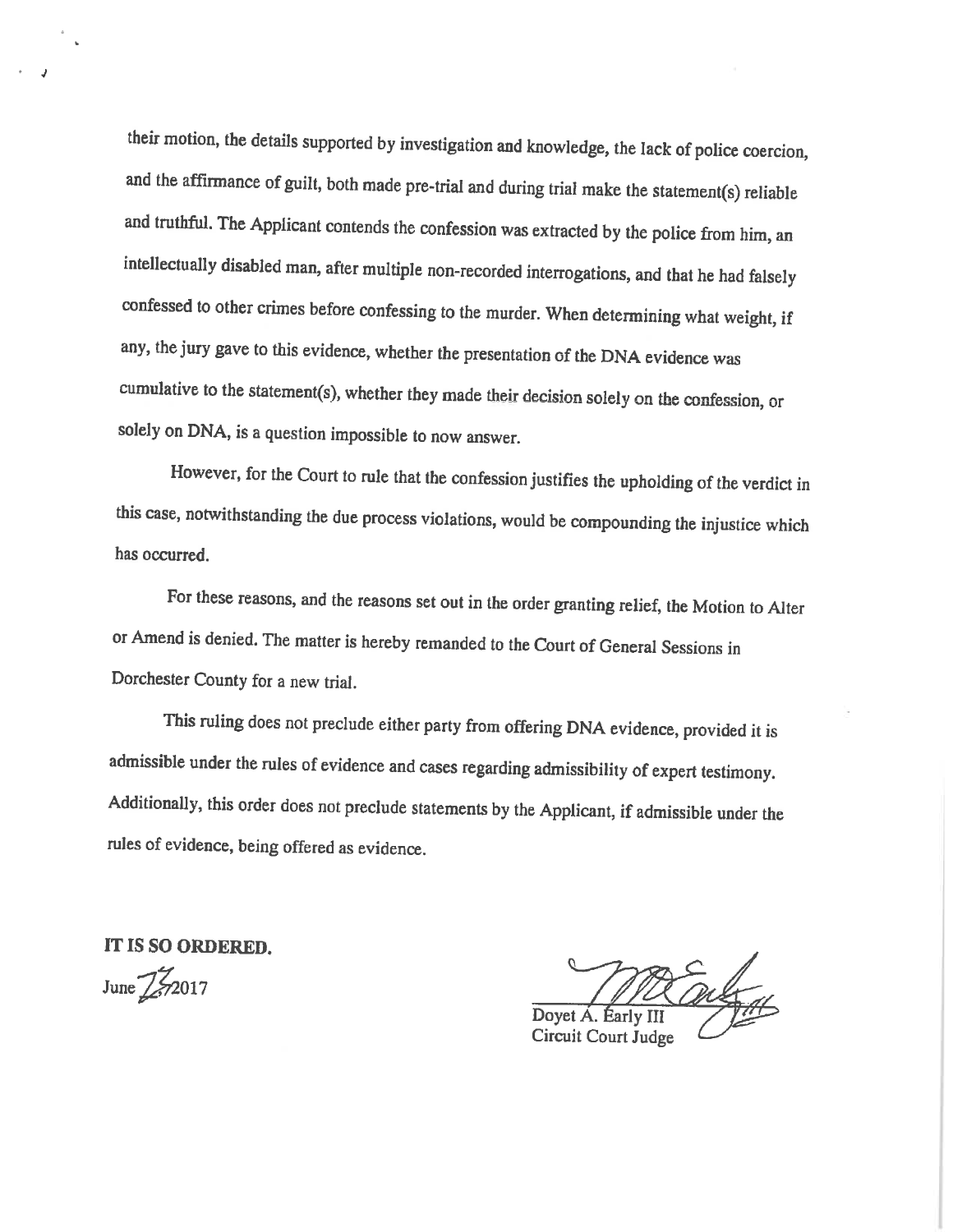#### FORM 4

### STATE OF SOUTH CAROLINA **COUNTY OF DORCHESTER** IN THE COURT OF COMMON PLEAS

## JUDGMENT IN A CIVIL CASE CASE NUMBER 2005CP1801368

| <b>Kenneth Simmons</b>                                                                                                                       |                  |                              | Department of corrections             |              | South carolina state of                   |
|----------------------------------------------------------------------------------------------------------------------------------------------|------------------|------------------------------|---------------------------------------|--------------|-------------------------------------------|
|                                                                                                                                              |                  |                              |                                       |              |                                           |
| PLAINTIFF(S)                                                                                                                                 |                  | DEFENDANT(S)                 |                                       |              |                                           |
|                                                                                                                                              |                  |                              | Attorney for: □ Plaintiff □ Defendant |              |                                           |
| Submitted by:                                                                                                                                |                  |                              | $\Box$ Self-Represented Litigant      |              |                                           |
|                                                                                                                                              |                  | DISPOSITION TYPE (CHECK ONE) |                                       |              |                                           |
| JURY VERDICT. This action came before the court for a trial by jury. The issues have been tried and a verdict rendered.<br>$\Box$            |                  |                              |                                       |              |                                           |
| DECISION BY THE COURT. This action came to trial or hearing before the court. The issues have been tried or heard and a<br>図                 |                  |                              |                                       |              |                                           |
| decision rendered. □ See Page 2 for additional information.                                                                                  |                  |                              |                                       |              |                                           |
| ACTION DISMISSED (CHECK REASON):<br>$\Box$                                                                                                   |                  | $\Box$ Rule 12(b), SCRCP;    |                                       |              | $\Box$ Rule 4 ((a), SCECP (Vol. Nonsuit); |
| $\Box$ Rule 43(k), SCRCP (Settled);                                                                                                          |                  | $\Box$ Other:                |                                       |              |                                           |
| ACTION STRICKEN (CHECK REASON):<br>$\Box$                                                                                                    |                  | $\Box$ Rule 40(j) SCRCP;     | □ Bankruptcy;                         | DORCHI       | Ξ<br>$\overrightarrow{z_2}$               |
| □ Binding arbitration, subject to right to restore to confirm, vacate or                                                                     |                  |                              | $\Box$ Other: $\Box$                  |              | no<br>10<br>1773                          |
| modify arbitration award;                                                                                                                    |                  |                              |                                       | ᆓ            | ت                                         |
| <b>STAYED DUE TO BANKRUPTCY</b><br>$\Box$                                                                                                    |                  |                              |                                       | <b>COURT</b> | 121 Hd<br><b>COP</b>                      |
| DISPOSITION OF APPEAL TO THE CIRCUIT COURT (CHECK APPLICABLE BOX):<br>$\Box$                                                                 |                  |                              |                                       |              |                                           |
| $\Box$ Affirmed;<br>$\Box$ Reversed;                                                                                                         | $\Box$ Remanded; | $\Box$ Other:                |                                       |              | $\frac{1}{\sqrt{2}}$                      |
| NOTE: ATTORNEYS ARE RESPONSIBLE FOR NOTIFYING LOWER COURT, TRIBUNAL. OR ADMINISTRATIVE AGENCY OF THE<br>CIRCUIT COURT RULING IN THIS APPEAL. |                  |                              |                                       |              |                                           |
| IT IS ORDERED AND ADJUDGED: E See attached order; (formal order to follow) $\Box$ Statement of Judgment by the Court:                        |                  |                              |                                       |              |                                           |

ORDER INFORMATION

This order  $\square$  ends  $\boxtimes$  does not end the case. Additional Information for the Clerk: \_\_\_\_\_\_\_\_\_\_

|                                              | INFORMATION FOR THE JUDGMENT INDEX<br>there is no judgment information, indicate "N/A" in one of the boxes below. | Complete this section below when the judgment affects title to real or personal property or if any amount should be enrolled. If |  |  |
|----------------------------------------------|-------------------------------------------------------------------------------------------------------------------|----------------------------------------------------------------------------------------------------------------------------------|--|--|
| Judgment in Favor of<br>(List name(s) below) | Judgment Against<br>(List name(s) below)                                                                          | Judgment Amount To be Enrolled<br>(List amount(s) below)                                                                         |  |  |
|                                              | If applicable, describe the property, including tax map information and address, referenced in the order:         |                                                                                                                                  |  |  |

The judgment information above has been provided by the submitting party. Disputes concerning the amounts contained in this form may be addressed by way of motion pursuant to the SC Rules of Civil Procedure. Amounts to be computed such as interest or additional taxable costs not available at the time the form and final order are submitted to the judge may be provided to the clerk. Note: Title abstractors and researchers should refer to the official court order for judgment details.

E-Filing Note: In E-Filing counties, the Court will electronically sign this form using a separate electronic signature page.

Doyet A. Early, III

**Circuit Court Judge** 

**Judge Code** 

6/29/2017 Date

CPFORM4Cm SCCA SCRCP Form 4C (Revised 2/17)